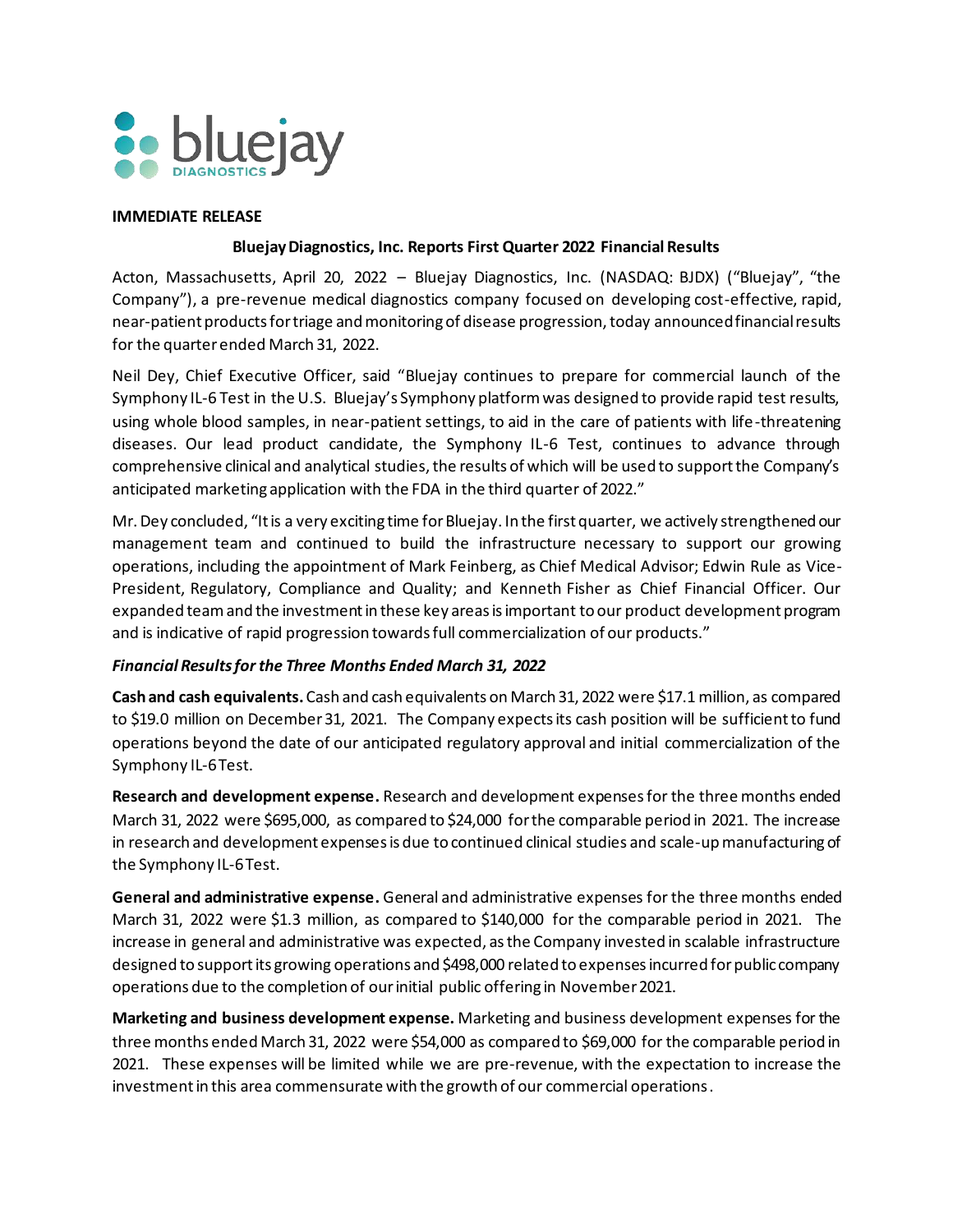**Net loss/Net loss per share.** The net loss for the three months ended March 31, 2022 was \$2.0 million, or \$0.10 per share, compared to \$194,000, or \$0.06 per share, for the comparable period in 2021**.**

## *About the SymphonyTM System:*

Bluejay's Symphony System (the Symphony System) is designed to address the need for simple, reliable, rapid near-patient testing by providing quantitative measurements of specific biomarkers to determine the need for additional patient care and monitoring. The user-friendly System will not require any sample prep or dedicated staff and was shown in published clinical studies to deliver results in about 24 minutes.

*The Symphony IL-6 Test is a development stage product candidate for investigational use only. It is limited by United States law to investigational use.*

## *About Bluejay Diagnostics:*

Bluejay Diagnostics, Inc. is a pre-revenue medical diagnostics company focused on improving patient outcomes using its Symphony System, a cost-effective, rapid, near-patient product for triage and monitoring of disease progression. Bluejay's first product candidate, an IL-6 Test for sepsis triage, is designed to provide accurate, reliable results in approximately 24 minutes from 'sample-to-result' to help medical professionals make earlier and better triage/treatment decisions. More information is available at www.bluejaydx.com.

## **Forward-Looking Statements:**

This press release contains statements that the Company believes are "forward-looking statements" within the meaning of the Private Litigation Reform Act. Forward-looking statements in this press release include, without limitation, the ability of the Company to submit a marketing application with the FDA in the third quarter of 2022 and whether the Company's cash position will be sufficient to fund operations beyond the date of its anticipated regulatory approval and initial commercialization of the Symphony IL-6 Test. Forward-looking statements may be identified by words such as "anticipates," "believes," "estimates," "expects," "intends," "may," "plans," "projects," "seeks," "should," "suggest", "will," and similar expressions. The Company has based these forward-looking statements on its current expectations and projections about future events, nevertheless, actual results or events could differ materially from the plans, intentions and expectations disclosed in, or implied by, the forward-looking statements the Company makes. These statements are only predictions and involve known and unknown risks, uncertainties, and other factors, including those discussed under item 1A. "Risk Factors" in our most recently filed Form 10-K filed with the Securities and Exchange Commission ("SEC"), as updated by the Company's subsequent Quarterly Reports on Form 10-Q. You should not place undue reliance on these statements, as they are subject to risks and uncertainties, and actual results and performance in future periods may be materially different from any future results or performance suggested by the forwardlooking statements in this release. This press release speaks as of the date indicated above. The Company undertakes no obligation to update any forward-looking statements, whether as a result of new information, future events, or otherwise. The Company expressly disclaims any obligation to update or revise any forward-looking statements found herein to reflect any changes in the Company's expectations of results or any change in events.

## **Investor Contact:**

Alexandra Schuman LifeSci Advisors alex@lifesciadvisors.com t: 646-876-3647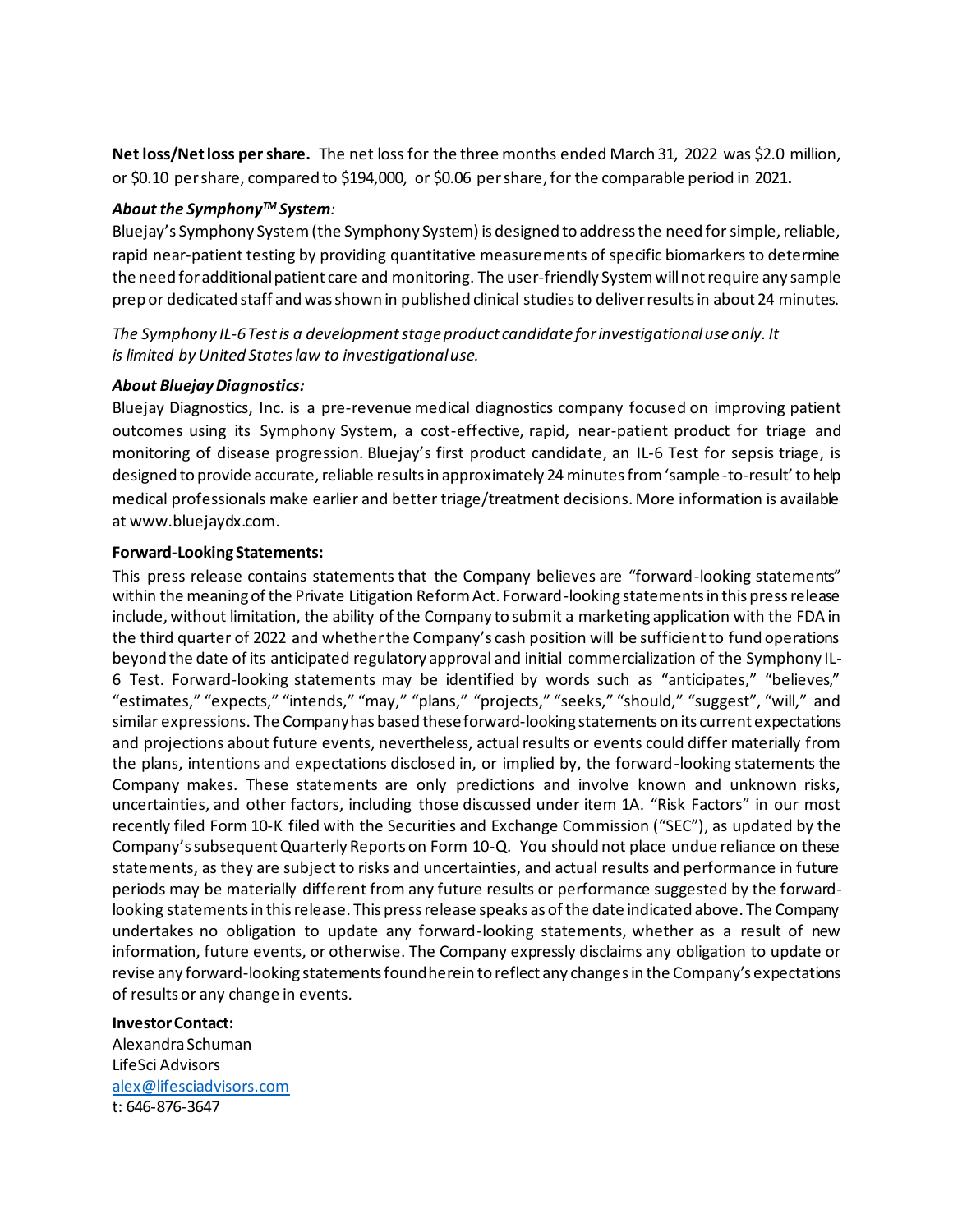

## **Bluejay Diagnostics, Inc. Unaudited Condensed Consolidated Balance Sheets**

|                                                         | March 31, 2022      | December 31, 2021 |
|---------------------------------------------------------|---------------------|-------------------|
| <b>ASSETS</b>                                           |                     |                   |
| Current assets:                                         |                     |                   |
| Cash and cash equivalents                               | \$<br>17,124,177 \$ | 19,047,778        |
| Inventory                                               | 893,174             |                   |
| Prepaid expenses and other current assets               | 1,302,750           | 1,612,708         |
| Total current assets                                    | 19,320,101          | 20,660,486        |
|                                                         |                     |                   |
| Property and equipment, net                             | 343,741             | 337,366           |
| Operating lease assets                                  | 396,703             |                   |
| Other non-current assets                                | 20,231              | 21,019            |
| Totalassets                                             | \$<br>20,080,776 \$ | 21,018,871        |
|                                                         |                     |                   |
| <b>LIABILITIES AND STOCKHOLDERS' EQUITY</b>             |                     |                   |
| Current liabilities:                                    |                     |                   |
| Accounts payable                                        | \$<br>716,836 \$    | 295,778           |
| Due to related party                                    |                     | 2,000             |
| Accrued expenses and other current liabilities          | 592,622             | 339,384           |
| Total current liabilities                               | 1,309,458           | 637,162           |
|                                                         |                     |                   |
| Non-current liabilities:                                |                     |                   |
| Operating lease liability, non-current                  | 282,294             |                   |
| <b>Total</b> liabilities                                | 1,591,752           | 637,162           |
|                                                         |                     |                   |
| Commitments and Contingencies                           |                     |                   |
| Stockholders' equity (deficit):                         |                     |                   |
| Common stock, \$0.0001 par value; 100,000,000 shares    |                     |                   |
| authorized; 20,151,244 and 20,112,244 shares issued and |                     |                   |

| authorized; 20,151,244 and 20,112,244 shares issued and |     |               |             |
|---------------------------------------------------------|-----|---------------|-------------|
| outstanding at March 31, 2022 and December 31, 2021,    |     |               |             |
| respectively                                            |     | 2,015         | 2.011       |
| Additional paid-in capital                              |     | 28,200,566    | 28,074,484  |
| Accumulated deficit                                     |     | (9,713,557)   | (7,694,786) |
| Total stockholders' equity                              |     | 18,489,024    | 20,381,709  |
| Totalliabilities and stockholders' equity (deficit)     | \$. | 20,080,776 \$ | 21,018,871  |